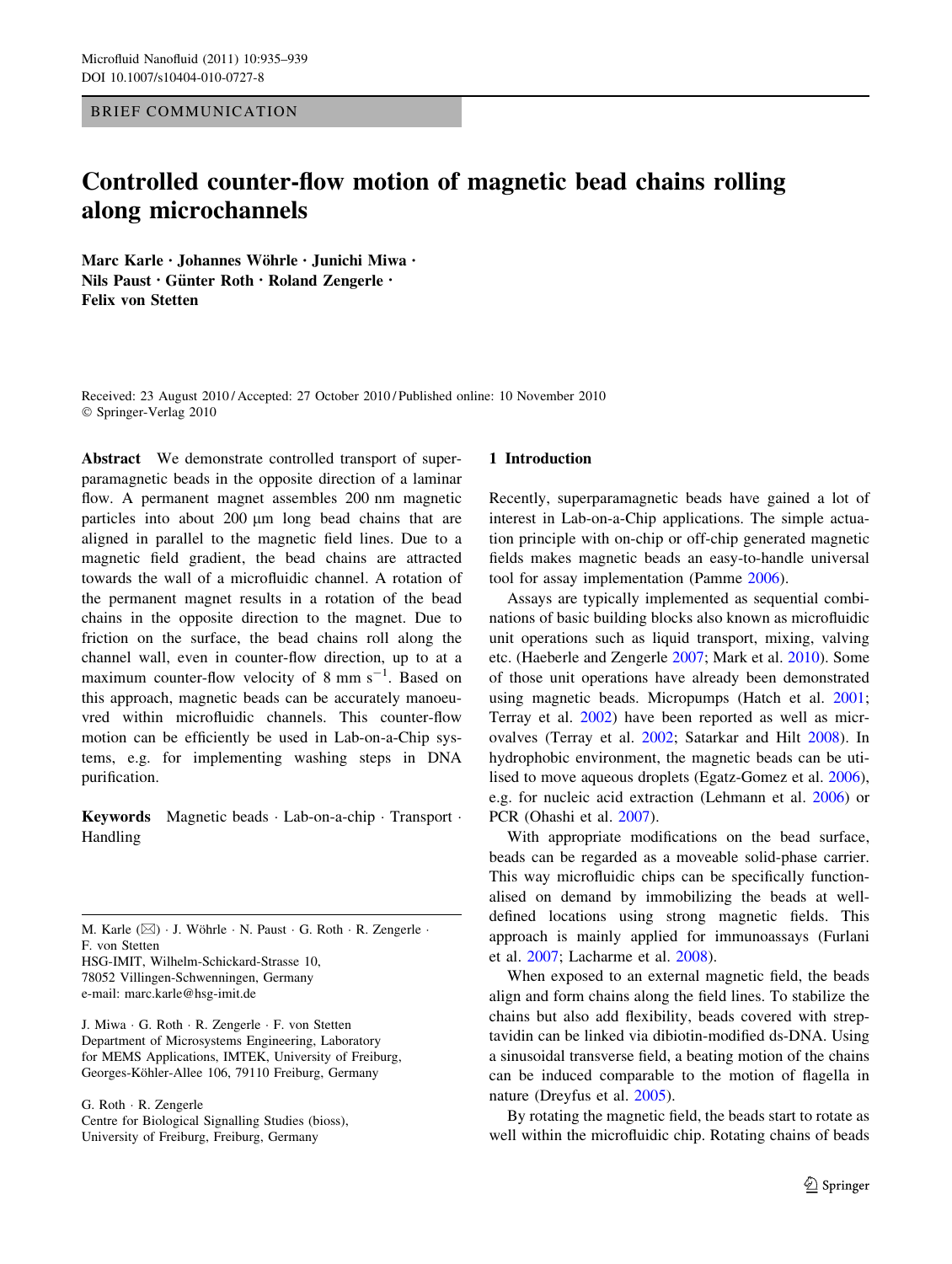can be used for mixing (Petousis et al. [2007](#page-4-0); Lee et al. [2009;](#page-4-0) Franke et al. [2009](#page-4-0)) and for propulsion (Tierno et al. [2008\)](#page-4-0) in the vicinity of a solid surface.

Very recently, such chains of magnetic beads have been used to induce flow in microfluidic environments. The rotating external magnetic field generated a rolling motion of the bead chains close to the channel surface (Sing et al. [2010\)](#page-4-0). Due to the no-slip condition at the surface, the bead chains caused the surrounding fluid to flow in a predefined direction. This surface-induced flow was used to transport vesicles.

In this article, we demonstrate that this rolling motion can be used for controlled movement of the magnetic beads within a microfluidic channel (Fig. 1). In comparison to other approaches with electromagnets on planar glass surfaces with magnetic films and in the absence of fluidic flow (Morimoto et al. [2008](#page-4-0)), we use a single rotating permanent magnet to generate the rotating magnetic field. Furthermore, this single magnet at the same time provides the field gradient required to attract the beads towards the channel wall.

## 2 Materials and methods

## 2.1 Chip production

The structure of the microfluidic channel was designed with CAD software. The standard channel dimensions were set to a depth of  $210 \mu m$  and a width of  $300 \mu m$ . Using a 300 µm milling head (F126.0030, GIS Gienger Industrie-Service, Zurich, Switzerland) together with a precision



Fig. 1 Schematic of the experimental set-up. A rotating permanent magnet attracts the magnetic beads towards the inner channel wall. The movement of the magnetic beads is observed in a section of the microfluidic channel that is circularly arranged around the permanent magnet. The bead chains roll along the microchannel

milling machine (Minitech Machinery Corporation, Norcross, Georgia 30092, USA) the microfluidic channels were milled into a polycarbonate substrate (blank DVD, Sonopress GmbH, Gütersloh, Germany). After cleaning with DI water as well as isopropanol and drying with nitrogen the chip was sealed with adhesive foil (676070, Greiner Bio-One GmbH, Frickenhausen, Germany).

# 2.2 Fluidic set-up

The superparamagnetic beads with a diameter of 200 nm were taken from a commercially available DNA extraction kit (ajInnuscreen, Berlin, Germany). The stock solution of magnetic beads was diluted 200-fold to 0.5% in elution buffer provided with the kit. This dilution was chosen since it offers the best conditions for observing and analysing the movement of the bead chains: As only very few bead chains form at lower concentrations, the time between bead chains passing the observation window increases whereas at higher densities too many chains populating the observation window prevent the analysis of the movement of individual chains.

The magnetic beads were filled into glass syringes (1001 TLL, Hamilton, Bonaduz, Switzerland) and injected into the chip using a precision syringe pump (neMESYS, Cetoni, Korbußen, Germany) for defined constant flow rates.

# 2.3 Generating the rotating magnetic field

A NdFeB permanent magnet (Q-19-13-06-LN,  $19.1 \times 12.7 \times 6.4$  mm<sup>3</sup>, Webcraft, Uster, Switzerland) was used to actuate the magnetic beads. The magnet was mounted onto a stepper motor (Nanotec, Landsham, Germany) to generate rotary motion of the magnet and thus a rotating magnetic field. With a computer programme written in Visual Basic a TMCM-303 stepper motor controller (Trinamic, Hamburg, Germany) defined the rotational frequency of the permanent magnet. The magnet was positioned directly underneath the microfluidic chip so that the distance from its tip to the inner channel wall was 5 mm throughout the test section. The magnetic flux density at this distance from the tip of the magnet is

$$
\vec{B} = 43 \; mT
$$

with a gradient of

$$
|\nabla B| = 11.6 \frac{T}{m}.
$$

2.4 Measurement of bead movement

The movement of the magnetic bead chains has been recorded with a high speed camera (pco.1200s b/w, PCO AG, Kehlheim, Germany). The video clips were then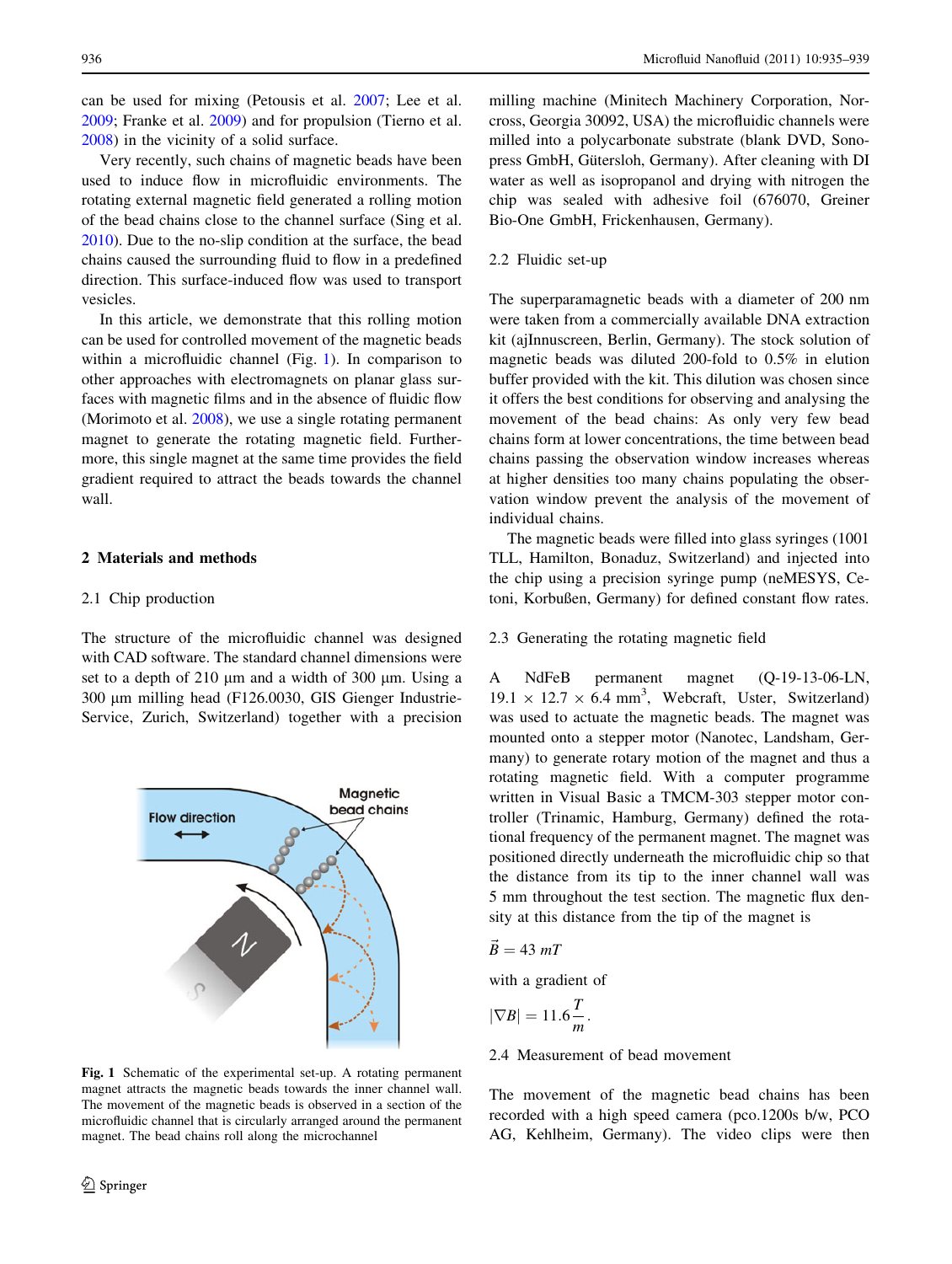<span id="page-2-0"></span>analyzed for bead chain velocity inside the microfluidic channels.

If the magnetic beads are diluted enough to form single bead chains within the microfluidic channels then they can be tracked easily throughout consecutive frames of the video clip. The change in location together with the frame rate yields the velocity of the magnetic bead chains.

# 3 Results and discussion

Under the influence of the strong magnetic field of the offchip permanent magnet, the magnetic beads align along the field lines and form flagella-like chains (Fig. 2). When rotating the permanent magnet the magnetic field rotates as well. At the location of the bead chains this causes the field lines to turn. The bead chains follow the field lines and accordingly also start to rotate.

Due to the field gradient of the permanent magnet, the magnetic bead chains are attracted towards the inner channel wall facing the magnet. The microfluidic channel is designed circularly along the magnet tip trajectory to ensure that the magnetic force vector always points perpendicularly to the channel wall (towards the centre).

In consequence of the magnet rotation, the bead chains roll on the channel wall. As they are trapped on their supporting point at the channel wall the magnetic bead chains 'walk' along the channel wall (Figs. 2, 3a).

To determine the velocity of the magnetic beads inside the microfluidic channels, four individual bead chains were



Fig. 2 Illustration of the magnetic bead chain movement in a periodically varying magnetic field induced by a rotating permanent magnet ( $f = 0.25$  Hz). The magnetic beads align to form flagella-like chains along the magnetic field lines. As the magnetic field rotates, the chains follow the magnetic field lines due to a torque  $\overrightarrow{M}$  resulting in a rotation in the opposite direction



Fig. 3 a Instantaneous images of the bead movement. Rotational frequency of the magnet was set to 0.25 Hz. Left When no flow is applied the bead chains move along the channel wall. The step size (distance moved in one  $180^{\circ}$  turn) corresponds to the length of the bead chain. Right At a counter-flow velocity of  $-7.9$  mm s<sup>-1</sup> the beads remain at their position. b Schematic illustration of the bead movement at counter-flow conditions. During the phase depicted in (3) the bead chain detaches from the channel wall

tracked for each fluid flow condition over the time period of two complete rotations. The beads were tracked with no flow applied as well as under several co-flow and counterflow conditions and different rotational frequencies of the permanent magnet. The bead chain velocity depends on the length of the chains since long chains move over a larger distance per cycle compared to short chains. Therefore, only bead chains of about  $200 \mu m$  in length have been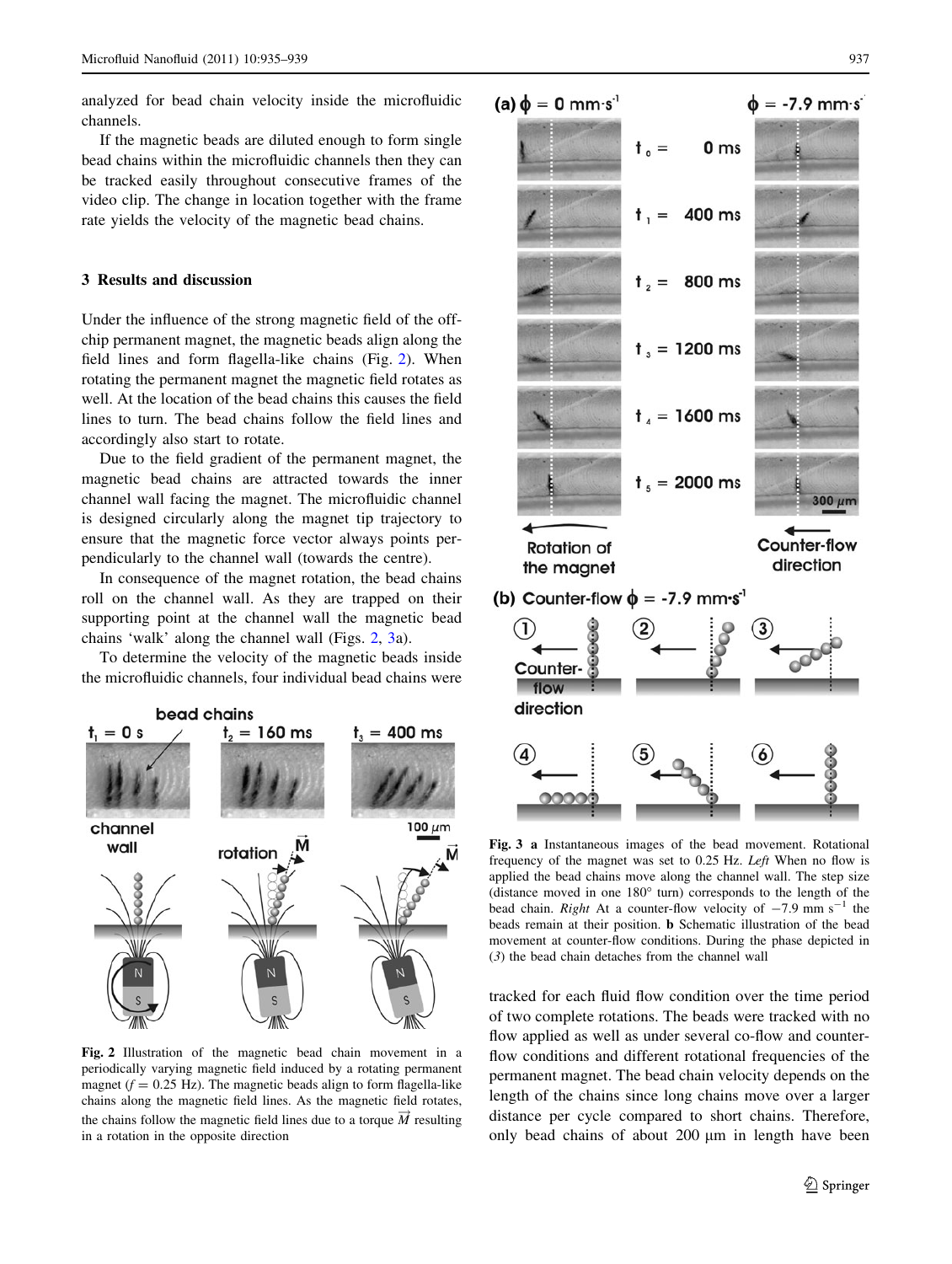selected for the evaluation out of a population containing chains ranging from 50 to 300  $\mu$ m.

Data depicted in Fig. 4 clearly indicate a linear relationship between the rotational frequency of the permanent magnet and the velocity of the bead chains. When doubling the rotational frequency, the beads move twice as fast. This result can be explained as the bead chains rotate with the same frequency as the magnet. Therefore, at higher frequencies they perform more steps per time interval and thus move faster.

Even at rotational frequencies up to 10 Hz of the magnet and thus the magnetic field, the bead chains follow the field lines rotating at the same rotational frequency. Interestingly, in contrast to Sing et al. [\(2010](#page-4-0)) we did not observe a break-up of the bead chains. This might be due to the difference in nature of the beads chains: Sing et al. ([2010\)](#page-4-0) uses chains comprising only few individual beads. Our chains on the other hand consist of several thousand of beads agglomerated to a large chain.

Furthermore, the bead chain velocity also depends on the applied flow rate. In this case, the movement of the beads is not only generated by friction on the channel wall but also by fluidic drag. The bead chains move faster when the magnetically induced motion and the fluid flow are parallel. When the two acting forces are opposing each other the beads slow down at low counter-flow rates until they remain at their location for a mean flow velocity of about  $\phi = -8.0$  mm s<sup>-1</sup>, corresponding to a flow rate of  $-0.5$  µl s<sup>-1</sup> (Fig. [3a](#page-2-0)). For higher counterflow velocities,



Fig. 4 Mean velocity of the bead chains versus mean velocity of the applied flow at different rotational frequencies of the permanent magnet. Each point represents the mean value of four independent bead chains of about 200 μm in length that have been tracked for two complete rotations (error bars indicate the standard deviation). The mean bead velocity depends linearly on the rotational frequency of the magnet. Under the experimental conditions, the bead chains could withstand and even move against a counter-flow velocity of up to  $-8.0$  mm s<sup>-1</sup> irrespective of the velocity of the magnet

the beads are dragged downstream with the flow. Consequently, for flow velocities in the range of  $-8.0 < \phi$  $<$  0 mm s<sup>-1</sup> the magnetic beads can be manoeuvred in the opposite direction to the fluid flow.

The transport of the magnetic beads by fluid flow is schematically depicted in Fig. [3](#page-2-0)b. Usually, the bead chains are carried away when they are inclined against the flow direction (see Fig. [3a](#page-2-0) right between 400 and 800 ms) as the fluidic drag lowers the traction at the supporting point. The chains detach from the wall and continue to rotate. As soon as they are oriented parallel to the flow direction, the shearinduced lift force vanishes, and the magnetic force causes the chain to re-attach to the channel wall. Primarily, whilst the bead chains are detached, they are carried downstream by the fluid flow because of the lack of any friction force. Only very rarely they are shifted in position during other phases of the rotational movement.

A quantitative analysis of the involved forces is beyond the scope of this article since the complex interaction of fluidic drag and magnetic force change dynamically with the rotation of the bead chains.

Although the laminar flow profile is nonlinear (parabolic), the total force or the torque acting on the bead chains should scale linearly with varying mean velocity. The linear fits in Fig. 4 support a linear relationship between the bead velocity and the applied flow velocity (with an offset of  $-8.0$  mm s<sup>-1</sup>). Hence, the parabolic flow profile seems to have no influence on the movement of the bead chains. The bead velocity is, therefore, determined by only two parameters; the rotational frequency of the magnetic field and the mean velocity of the surrounding fluid in which the magnetic beads are suspended.

The roughness of the channel walls resulting from the milling process is mainly responsible for the deviation from the mean values in bead chain motion. As the surface roughness directly influences the friction between the magnetic beads and the channel wall, error bars grow with the fluid velocity.

## 4 Conclusions

In this study, we presented a simple approach for controlled transport of superparamagnetic beads inside microfluidic channels. A rotating magnetic field generated by a rotating permanent magnet induces the rotation of magnetic bead chains which 'walk' along the walls of microfluidic channels. This was possible even for a counter-flow arrangement with a mean liquid velocity of up to  $-8.0$  mm s<sup>-1</sup>. The use of this method within a real world biological assay implementation such as continuous DNA extraction has been shown in (Karle et al. [2010\)](#page-4-0). Furthermore, the walking bead chains enable a wide range of other